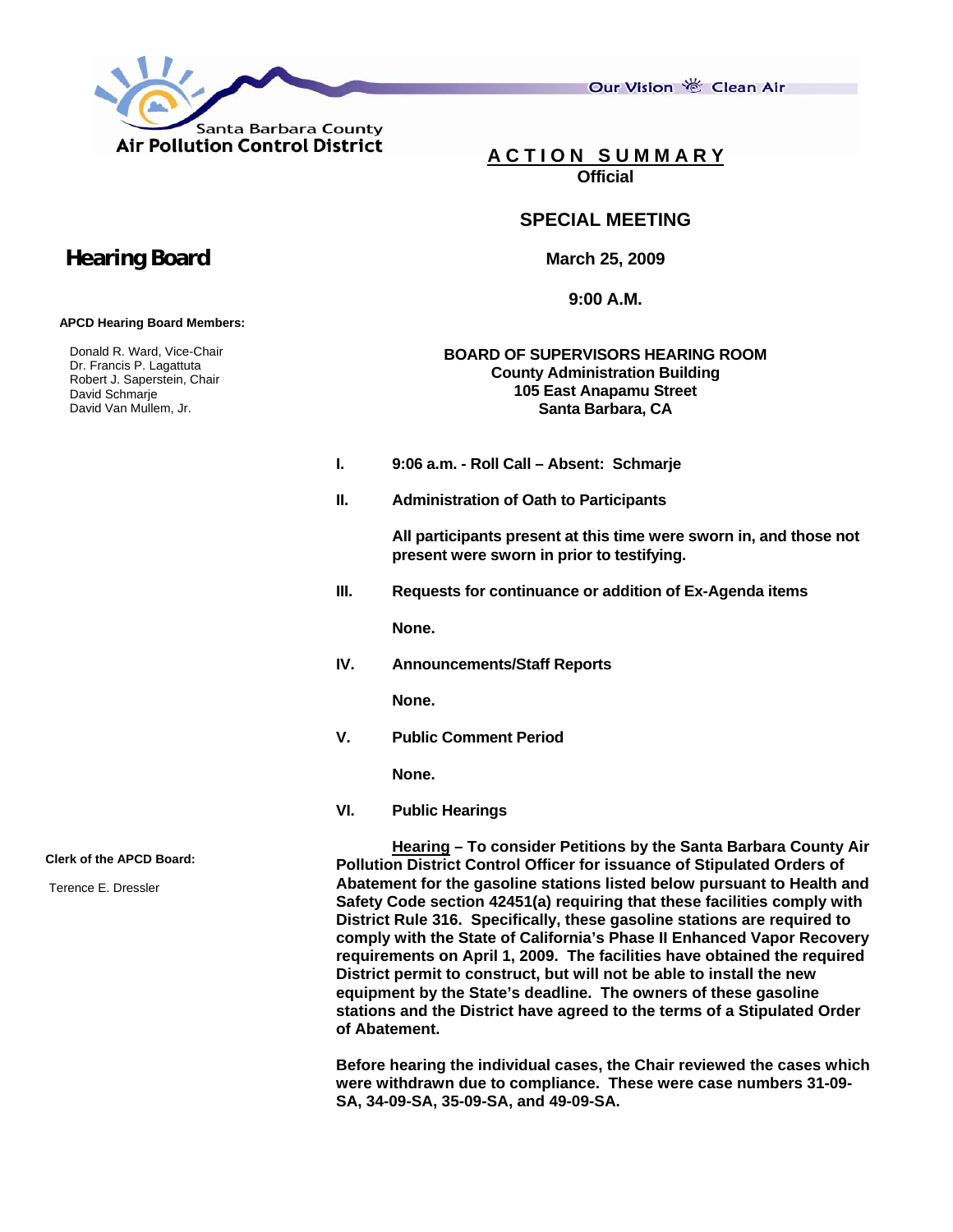**Bill Dillon, Counsel for the District, reviewed the Stipulated Order of Abatement and Mike Goldman, Engineering and Compliance Manager reported that fines for non-compliance by the April 1, 2009 deadline would be determined on a case-by-case basis as directed by the Air Pollution Control Officer.** 

**All respondents appeared and testified as to the status of their compliance. Mike Goldman, Mike Broughton and Paula Iorio represented the District, and Bill Dillon acted as Counsel for the District. Jerry Czuleger acted as Counsel for the Hearing Board. Ann Marie Nelson of the Santa Barbara County Fire Department appeared on behalf of the Fire Department. Keith Slocum of B & T Service Station Contractors appeared on behalf of several Respondents to testify as to the progress of installing the Phase II Enhanced Vapor Recovery equipment.** 

**Agenda #23, Case No. 50-09-SA – Respondent: Griff Williamson, ConocoPhillips, 303 W. Carrillo Street Santa Barbara was heard first.** 

|                                                                                                             | Ward/Lagattuta                                                |                                      | Approved Stipulated Order of Abatement and<br>continued the case to June 3, 2009.      |
|-------------------------------------------------------------------------------------------------------------|---------------------------------------------------------------|--------------------------------------|----------------------------------------------------------------------------------------|
|                                                                                                             |                                                               |                                      | Absent: Schmarje                                                                       |
|                                                                                                             |                                                               | 150 S. La Cumbre Road, Santa Barbara | 1) Case No. 26-09-SA - Respondent: Brian E. Mercer, Moller Investment Group            |
|                                                                                                             | Van Mullem/Lagattuta                                          |                                      | Approved Stipulated Order of Abatement and<br>continued the case to June 3, 2009.      |
|                                                                                                             |                                                               |                                      | Absent: Schmarje                                                                       |
| Respondent: David Dabbour, American Fuel<br>2) Case No. 28-09-SA -<br>2234 De la Vina Street, Santa Barbara |                                                               |                                      |                                                                                        |
|                                                                                                             | Lagattuta/Ward                                                |                                      | Approved Stipulated Order of Abatement and<br>continued the case to June 3, 2009.      |
|                                                                                                             |                                                               |                                      | Absent: Schmarje                                                                       |
| Case No. 29-09-SA -<br>3)<br>1502 San Andres Street, Santa Barbara                                          |                                                               |                                      | Respondent: Consuelo N. Moralez, Moralez Property Enterprises, Inc.                    |
|                                                                                                             | Van Mullem/Lagattuta                                          |                                      | Approved Stipulated Order of Abatement and<br>continued the case to June 3, 2009.      |
|                                                                                                             |                                                               |                                      | Absent: Schmarje                                                                       |
| 4)                                                                                                          | Case No. 30-09-SA -                                           | 134 S. Milpas Street, Santa Barbara  | Respondent: Aied Abdullatif, Stop & Shop Gas 2                                         |
|                                                                                                             | Ward/Lagattuta                                                |                                      | Approved Stipulated Order of Abatement and<br>continued the case to June 3, 2009.      |
|                                                                                                             |                                                               |                                      | Absent: Schmarje                                                                       |
|                                                                                                             | 5) Case No. 31-09-SA -<br><b>WITHDRAWN due to compliance.</b> |                                      | Respondent: Mohamed Elmoussaid, Carpinteria 76<br>5085 Carpinteria Avenue, Carpinteria |
|                                                                                                             | 6) Case No. 33-09-SA -                                        |                                      | Respondent: Bruce Sayahan, Donovan Chevron                                             |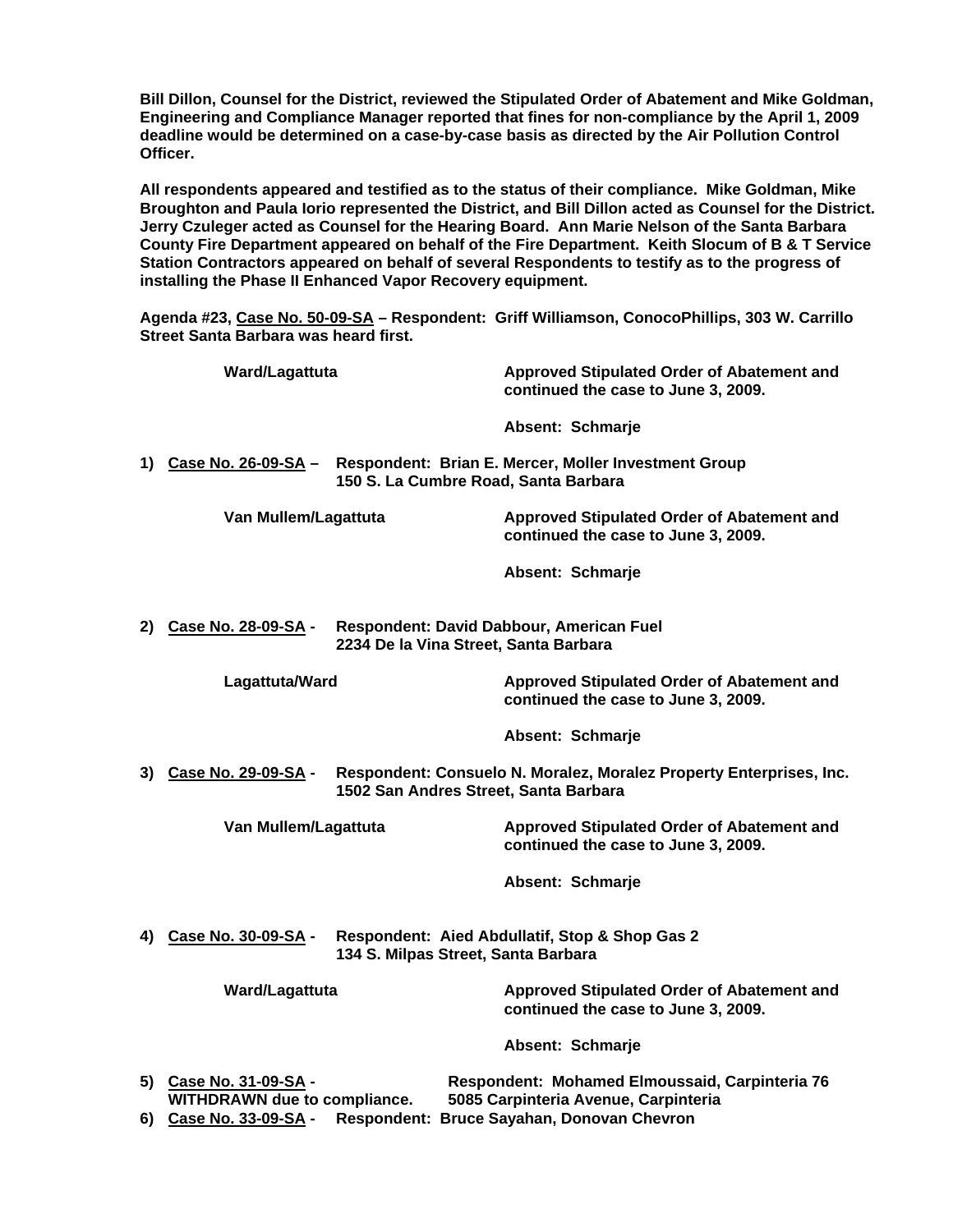**739 E. Donovan Road, Santa Maria** 

|                                                                     | <b>Ward/Van Mullem</b>                                                                                      |                                                                                      | Approved Stipulated Order of Abatement and<br>continued the case to June 3, 2009.        |  |  |
|---------------------------------------------------------------------|-------------------------------------------------------------------------------------------------------------|--------------------------------------------------------------------------------------|------------------------------------------------------------------------------------------|--|--|
|                                                                     |                                                                                                             |                                                                                      | Absent: Schmarje                                                                         |  |  |
|                                                                     | 7) Case No. 34-09-SA -<br><b>WITHDRAWN due to compliance.</b>                                               |                                                                                      | Respondent: Greg Pensa, Chumash CA Gas Station #2 LLC<br>3545 E. Highway 246, Santa Ynez |  |  |
|                                                                     | 8) Case No. 35-09-SA -<br><b>WITHDRAWN due to compliance.</b>                                               |                                                                                      | Respondent: Greg Pensa, Chumash CA Gas Station #1 LLC<br>3101 Mission Drive, Solvang     |  |  |
|                                                                     | 9) Case No. 36-09-SA -<br>1001 N. H Street, Lompoc                                                          |                                                                                      | <b>Respondent: Don Pommerville, The Pommerville Corporation</b>                          |  |  |
|                                                                     | Van Mullem/Lagattuta                                                                                        |                                                                                      | Approved Stipulated Order of Abatement and<br>continued the case to June 3, 2009.        |  |  |
|                                                                     |                                                                                                             |                                                                                      | Absent: Schmarje                                                                         |  |  |
|                                                                     | Respondent: Spencer Wasem, Educated Car Wash<br>10) Case No. 37-09-SA -<br>3735 State Street, Santa Barbara |                                                                                      |                                                                                          |  |  |
|                                                                     | <b>Ward/Van Mullem</b>                                                                                      |                                                                                      | Approved Stipulated Order of Abatement and<br>continued the case to June 3, 2009.        |  |  |
|                                                                     |                                                                                                             |                                                                                      | Absent: Schmarje                                                                         |  |  |
|                                                                     | 11) Case No. 38-09-SA -                                                                                     | <b>Respondent: Tom Price, Fairview 76</b><br>42 N. Fairview Avenue, Goleta           |                                                                                          |  |  |
|                                                                     | <b>Lagattuta/Van Mullem</b>                                                                                 |                                                                                      | Approved Stipulated Order of Abatement and<br>continued the case to June 3, 2009.        |  |  |
|                                                                     |                                                                                                             |                                                                                      | Absent: Schmarje                                                                         |  |  |
|                                                                     | 12) Case No. 39-09-SA -                                                                                     | Respondent: Tom Price, Winchester 76 and Market<br>20 Winchester Canyon Road, Goleta |                                                                                          |  |  |
|                                                                     | Lagattuta/Ward                                                                                              |                                                                                      | Approved Stipulated Order of Abatement and<br>continued the case to June 3, 2009.        |  |  |
|                                                                     |                                                                                                             |                                                                                      | Absent: Schmarje                                                                         |  |  |
| The hearing was recessed at 10:33 a.m. and reconvened at 10:40 a.m. |                                                                                                             |                                                                                      |                                                                                          |  |  |
|                                                                     | 13) Case No. 40-09-SA -                                                                                     | 175 N. Turnpike Road, Santa Barbara                                                  | Respondent: John Price, North Turnpike Partners LP                                       |  |  |
|                                                                     | Ward/Lagattuta                                                                                              |                                                                                      | Approved Stipulated Order of Abatement and<br>continued the case to June 3, 2009.        |  |  |
|                                                                     |                                                                                                             |                                                                                      | Absent: Schmarje                                                                         |  |  |
|                                                                     | 14) Case No. 41-09-SA -                                                                                     | Respondent: John Price, Jemesa LLC<br>1929 Cliff Drive, Santa Barbara                |                                                                                          |  |  |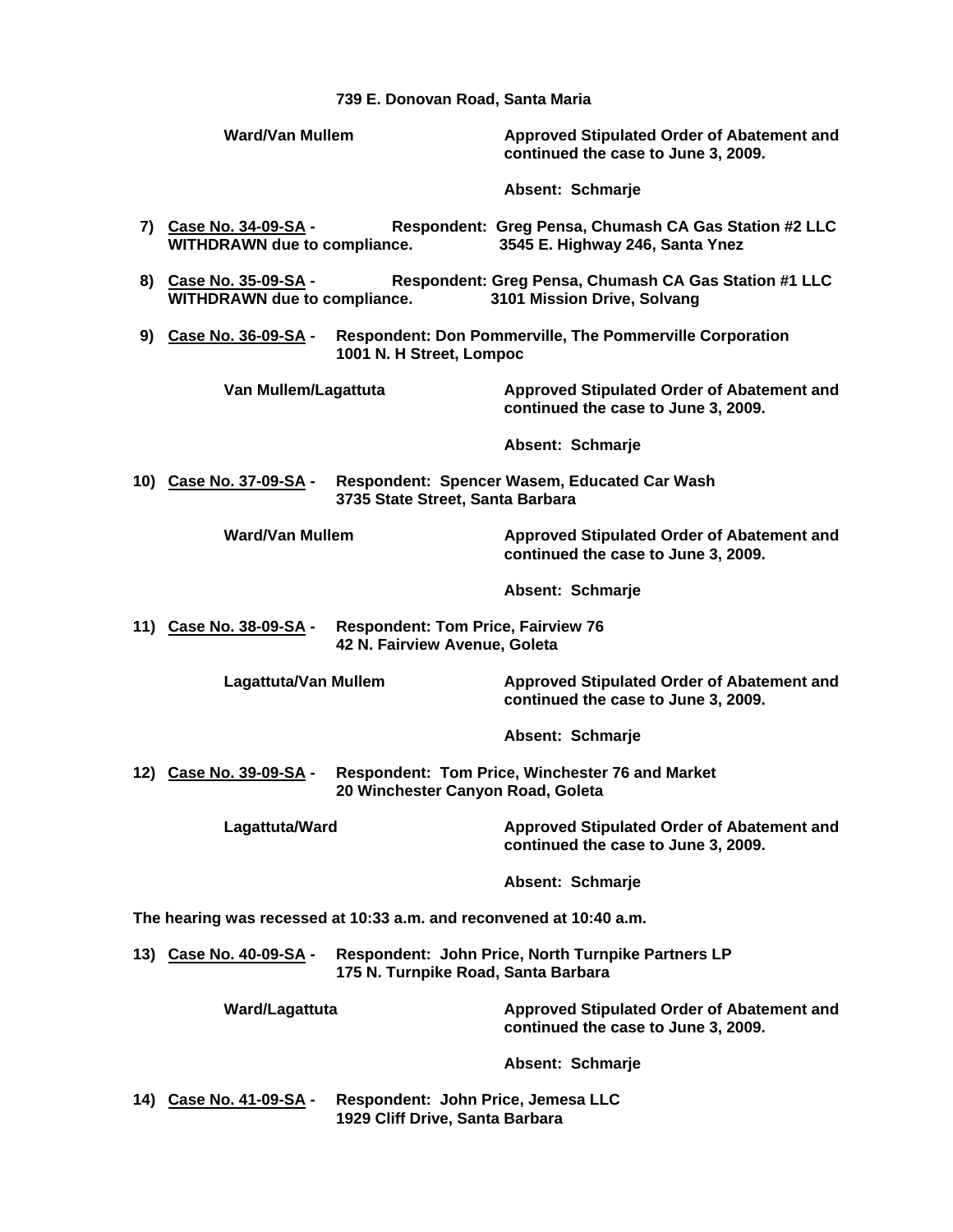|                                                                | Ward/Lagattuta                                              |                                       | Approved Stipulated Order of Abatement and<br>continued the case to June 3, 2009.        |
|----------------------------------------------------------------|-------------------------------------------------------------|---------------------------------------|------------------------------------------------------------------------------------------|
|                                                                |                                                             |                                       | Absent: Schmarje                                                                         |
|                                                                | 15) Case No. 42-09-SA -<br>3898 State Street, Santa Barbara |                                       | Respondent: John Price, Channel Auto Services LP                                         |
|                                                                | Ward/Lagattuta                                              |                                       | Approved Stipulated Order of Abatement and<br>continued the case to June 3, 2009.        |
|                                                                |                                                             |                                       | Absent: Schmarje                                                                         |
|                                                                | 16) Case No. 43-09-SA -                                     | 101 W. Carrillo Street, Santa Barbara | Respondent: John Price, Seaside Shell General Partnership                                |
|                                                                | Ward/Lagattuta                                              |                                       | <b>Approved Stipulated Order of Abatement and</b><br>continued the case to June 3, 2009. |
|                                                                |                                                             |                                       | Absent: Schmarje                                                                         |
| 17) Case No. 44-09-SA -<br>250 N. Turnpike Road, Santa Barbara |                                                             |                                       | Respondent: John Price, Turnpike Fuel Partners LP                                        |
|                                                                | Ward/Lagattuta                                              |                                       | Approved Stipulated Order of Abatement and<br>continued the case to June 3, 2009.        |
|                                                                |                                                             |                                       | Absent: Schmarje                                                                         |
|                                                                | 18) Case No. 45-09-SA -                                     | 1800 State Street, Santa Barbara      | Respondent: John Hundley, World Oil Marketing Company                                    |
|                                                                | Van Mullem/Lagattuta                                        |                                       | Approved Stipulated Order of Abatement and<br>continued the case to June 3, 2009.        |
|                                                                |                                                             |                                       | Absent: Schmarje                                                                         |
|                                                                | 19) Case No. 46-09-SA -                                     | 5648 Hollister Avenue, Goleta         | Respondent: John Hundley, World Oil Marketing Company                                    |
|                                                                | Van Mullem/Lagattuta                                        |                                       | Approved Stipulated Order of Abatement and<br>continued the case to June 3, 2009.        |
|                                                                |                                                             |                                       | Absent: Schmarje                                                                         |
|                                                                | 20) Case No. 47-09-SA -                                     | 2837 De la Vina Street, Santa Barbara | Respondent: John Hundley, World Oil Marketing Company                                    |
|                                                                | Van Mullem/Lagattuta                                        |                                       | Approved Stipulated Order of Abatement and<br>continued the case to June 3, 2009.        |
|                                                                |                                                             |                                       | Absent: Schmarje                                                                         |
|                                                                | 21) Case No. 48-09-SA -                                     | 5960 Calle Real, Goleta               | Respondent: John Hundley, World Oil Marketing Company                                    |